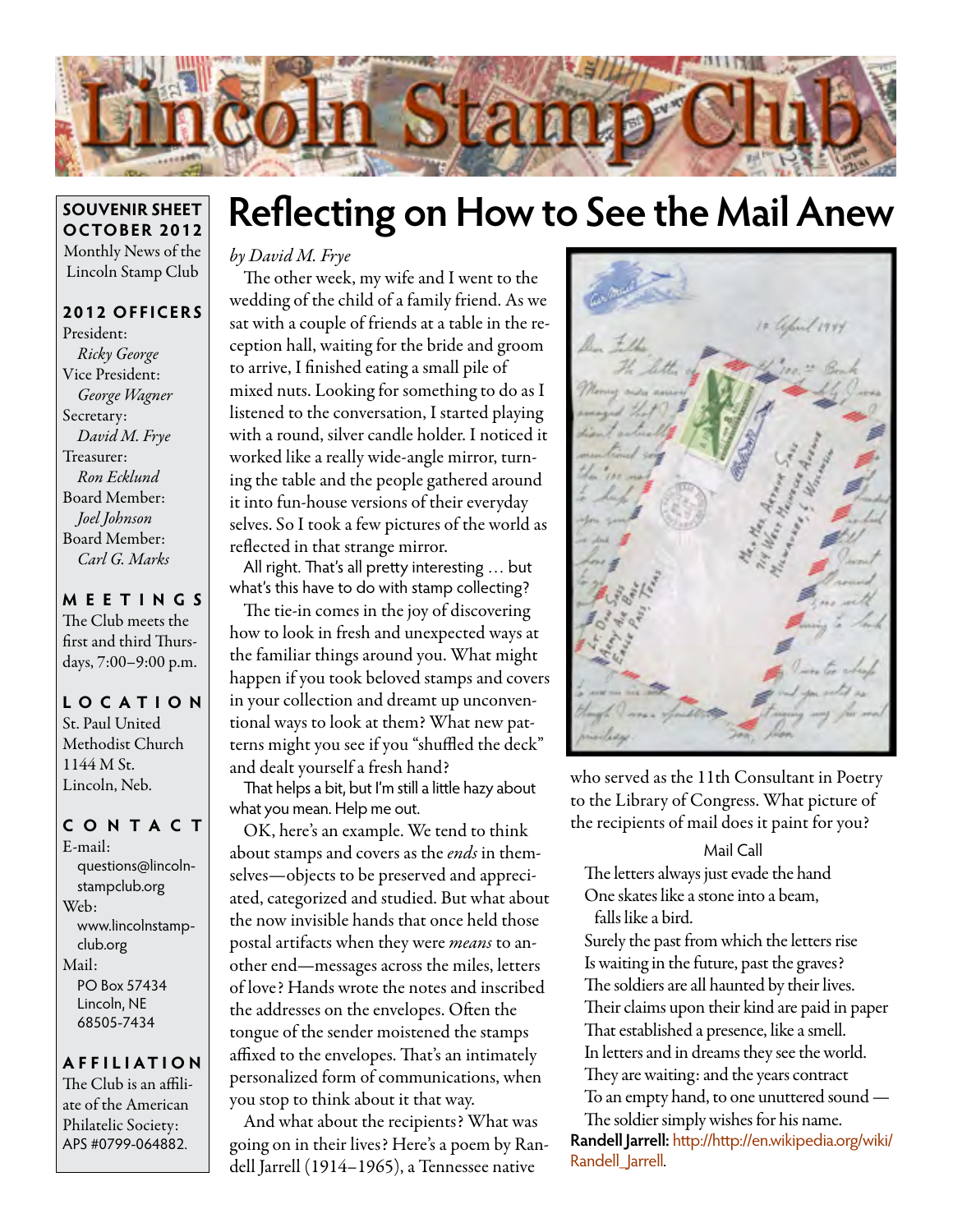# **October Exchange**

The Club offers the following items at its monthly exchange. Payments may be made in cash or in personal checks made out to the Club.

| Lot $#$      | Description                                                                                                                                | Catalogue | Open    | <b>Final</b> | <b>Buyer</b> |
|--------------|--------------------------------------------------------------------------------------------------------------------------------------------|-----------|---------|--------------|--------------|
| $\bullet$ 01 | U.S. Sc. 744, plate bl. of 6, MH, F-VF w/ hinge remnant                                                                                    | \$20.75   | \$10.00 |              |              |
| $\bullet$ 02 | U.S. Sc. 753, plate bl. of 6, MNH, F-VF                                                                                                    | 21.75     | 11.00   |              |              |
| $\bullet$ 03 | U.S. Sc. 327, unused w/many problems, space filler                                                                                         | 375.00    | 10.00   |              |              |
| $\bullet$ 04 | U.S. Sc. 825, unused, hinged, plate single                                                                                                 | 7.50      | 0.75    |              |              |
| $\bullet$ 05 | U.S., Willie Stargell, issued 7/21/12, LR plate block of 4                                                                                 | 1.80      | 1.80    |              |              |
| $\bullet$ 06 | U.S., Larry Doby, issued 7/21/12, LR plate block of 4                                                                                      | 1.80      | 1.80    |              |              |
| $\bullet$ 07 | U.S., Ted Williams, issued 7/21/12, LR plate block of 4                                                                                    | 1.80      | 1.80    |              |              |
| $\bullet$ 08 | U.S., Joe DiMaggio, issued 7/21/12, LR plate block of 4                                                                                    | 1.80      | 1.80    |              |              |
| $\bullet$ 09 | U.S., Flags of our Nation, Set #5 (8/11/11), Pl. # Coil of 10                                                                              | 4.50      | 4.50    |              |              |
| $\bullet$ 10 | U.S., Flags of our Nation, Set #5 (8/11/11), Coil of 10                                                                                    | 4.50      | 4.50    |              |              |
| $\bullet$ 11 | U.S., Spectrum Eagle Coil of 7 1st Cl. Presort (25¢), MNH                                                                                  | 1.75      | 1.75    |              |              |
| $\bullet$ 12 | U.S., Spectrum Eagle Coil of 6 1st Cl. Presort (25¢), MNH 1.50                                                                             |           | 1.50    |              |              |
| $\bullet$ 13 | U.S., Tasco Educational Booklet Vol. 19 with examples of 2¢ Columbian (Sc. 231): normal, broken hat, and<br>broken frame line stamps, nice |           | 5.00    |              |              |
| $\bullet$ 14 | U.S., Tasco Educational Booklet Vol. 16, "The Postage Stamps of the Confederate States of America, descrip-                                |           |         |              |              |
|              | tions and facsimiles of 14 stamps                                                                                                          |           | 5.00    |              |              |
| $\bullet$ 15 | Bohemia/Moravia, Censored Air Mail to Newark, N.J., nice cover, corner crease                                                              |           |         |              |              |
|              |                                                                                                                                            |           | 4.50    |              |              |
| $\bullet$ 16 | U.S., Aloha Shirts, Pl. # Coil of 5 post card rate (32¢), MNH 1.60                                                                         |           | 1.60    |              |              |
| $\bullet$ 17 | U.S. Weather Vanes ( $1/20/12$ ), Coil of 5 45¢                                                                                            | 2.25      | 2.25    |              |              |
| • 18         | U.S., Sc. C26, Transport Air Mail, MNH                                                                                                     | 0.30      | 0.15    |              |              |
| $\bullet$ 19 | U.S., Herbs (4/7/11), Pl. #Coil of 5 29¢, MNH                                                                                              | 1.45      | 1.45    |              |              |
| $\bullet$ 20 | U.S., Four Flags (2/22/12), Coil Strip of 5 ¢45                                                                                            | 2.25      | 2.25    |              |              |
|              | The following items are donated to the Club. Proceeds benefit the Club's programs and activities.                                          |           |         |              |              |
| $\bullet$ 21 | Finland, Sc. 856a, complete booklet                                                                                                        | 4.25      | No Min. |              |              |
| $\bullet$ 22 | Finland, Sc. 863a-e, complete booklet                                                                                                      | 5.50      | No Min. |              |              |
| $\bullet$ 23 | 11 Assorted Christmas Seals, mostly American Lung Assoc.                                                                                   |           | No Min. |              |              |
| $\bullet$ 24 | Assorted Charity Seals, mostly Boys Town                                                                                                   |           | No Min. |              |              |
| $\bullet$ 24 | 27 Assorted unused Picture Post Cards                                                                                                      |           | No Min. |              |              |

• We will have a selection of postal covers for \$1 or 6 for \$5. These have been donated to the Club.

#### **Recognition of Donation**

The Club donated a copy of *Japanese Occupation Issues of the Dutch East Indies (1942–1945)* by Tom R. Bleeker, along with his related research materials, to the American Philatelic Research Library, Bellefonte, Pennsylvania. The Club received a recognition letter acknowledging the contribution. Tom Bleeker was a former life member of the Club. His family had donated some of his materials to the Club. The booklet will be listed in *The Philatelic Literature Review*.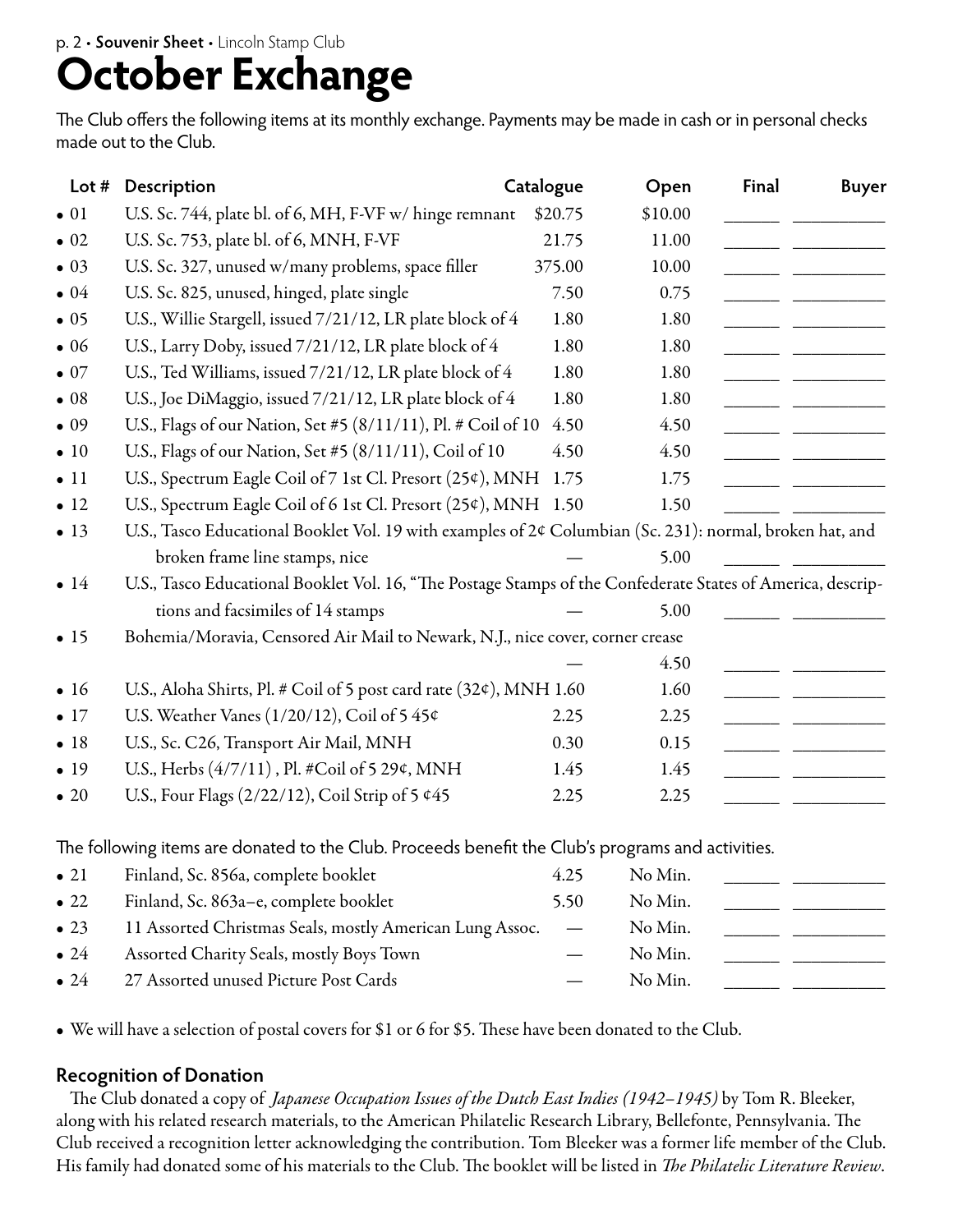## Roundup: **Philatelic News of Note**

### **National Postal Museum Launches Digital Memory Book**

Captures Oral Histories from Current and Former Postal Employees

The Smithsonian's National Postal Museum announces the launch of its new digital memory book, *People and the Post*. This site collects and publishes stories from current and former employees of the U.S. Postal Service (formerly the Post Office Department). The media-rich memory book offers fifteen story categories for employees to choose from when leaving their stories, and it gives ways to supplement memories with text, video, audio and photographs.

 Mail and the post have been a fundamental part of the American experience from its earliest days. America's popular culture is filled with visual and written allusions to mail and the service. Post offices, letter carriers, mailboxes, stamps, letters and packages … all of these and more are part of the national shared culture.

While most Americans easily recognize the uniformed letter carrier, few know much more about the majority of postal employees who process and manage their daily mail. It is time to meet a greater variety of postal workers through *People and the Post*. The National Postal Museum encourages current and former postal workers to change this dynamic by sharing their work and life stories with the general public, and it invites the general public to take a moment to learn more about the men and women who move the nation's mail.

This initiative will help the museum chronicle the rich history of the post by capturing the institutional knowledge of the people behind it. These stories showcase the depth and breadth of the history of the U.S. postal system and its contributions to American history.

"The history of America's postal workers is that of the nation," said Nancy Pope, museum historian and curator. "For instance, we feel the emotion of the moment when Phyllis Woods of Ohio shares her story of the night when workers went about their business in silence and shock following the assassination of President John F. Kennedy. John Kelly of Colorado talks about the evolution in the workplace from mechanization 'where you were literally strapped to the machine' to automated machines that left postal workers 'running around picking up after it.' These are stories both common to other industries and also reflective of the giant organization that moves the nation's mail."

"We are excited to offer postal workers the opportunity to tell their insightful and amazing stories," said Allen Kane, museum director. "Postal employees have the opportunity to leave behind stories about their careers for their grandchildren and great-grandchildren to read in the future."

The National Postal Museum is devoted to presenting the colorful and engaging history of the nation's mail service and showcasing one of the largest and most comprehensive collections of stamps and philatelic material in the world. It is located at 2 Massachusetts Avenue N.E., Washington, D.C., across from Union Station. The museum is open daily from 10 a.m. to 5:30 p.m. (closed Dec. 25). For more information about the Smithsonian, call (202) 633-1000 or visit the museum's Web site. **Sources:** www.memorybook.si.edu and www.postalmuseum.si.edu.

### **PUBLICITY APPOINTMENT**

David Frye will present a talk, "The Fort Sumter Issue of 1961: A Commemorative in Conflict," on behalf of the Postal History Society at the Postal History Symposium in Bellefonte, Pennsylvania, in November. The conference topic is "Blue & Gray: Mail and the Civil War."

### **LINPEX 2013 NEWS**

The Lincoln Stamp Club will host its annual philatelic exposition— LINPEX 2013—on Saturday and Sunday, February 23–24, 2013.

The show will feature a non-competitive display of members' one- and two-frame exhibits. If you would like to share your collecting passion with others, use the form in August's newsletter to submit your exhibit information.

Bring your questions and ideas about LINPEX to our next meeting. Your contribution matters!

### **HAND-BACK FOLLOW-UP**

Thanks to Dave Wallman for tracking down the answer to a question in last month's newsletter about whether a postal clerk could affix a postmark to an unaddressed cover intended to be collected and not mailed. The *Postal Operations Manual*, §231.4, describes "Hand-Back Service":

When a customer personally presents an addressed or unaddressed envelope, postal card, or other item … the Postal Service employee must examine the item to ensure that it is clearly intended for philatelic purposes. … Only after careful examination should a philatelic item be postmarked and handed back to the customer/collector.

**Source:** uspsmanuals.lettercarriernetwork.info/POM9.pdf.